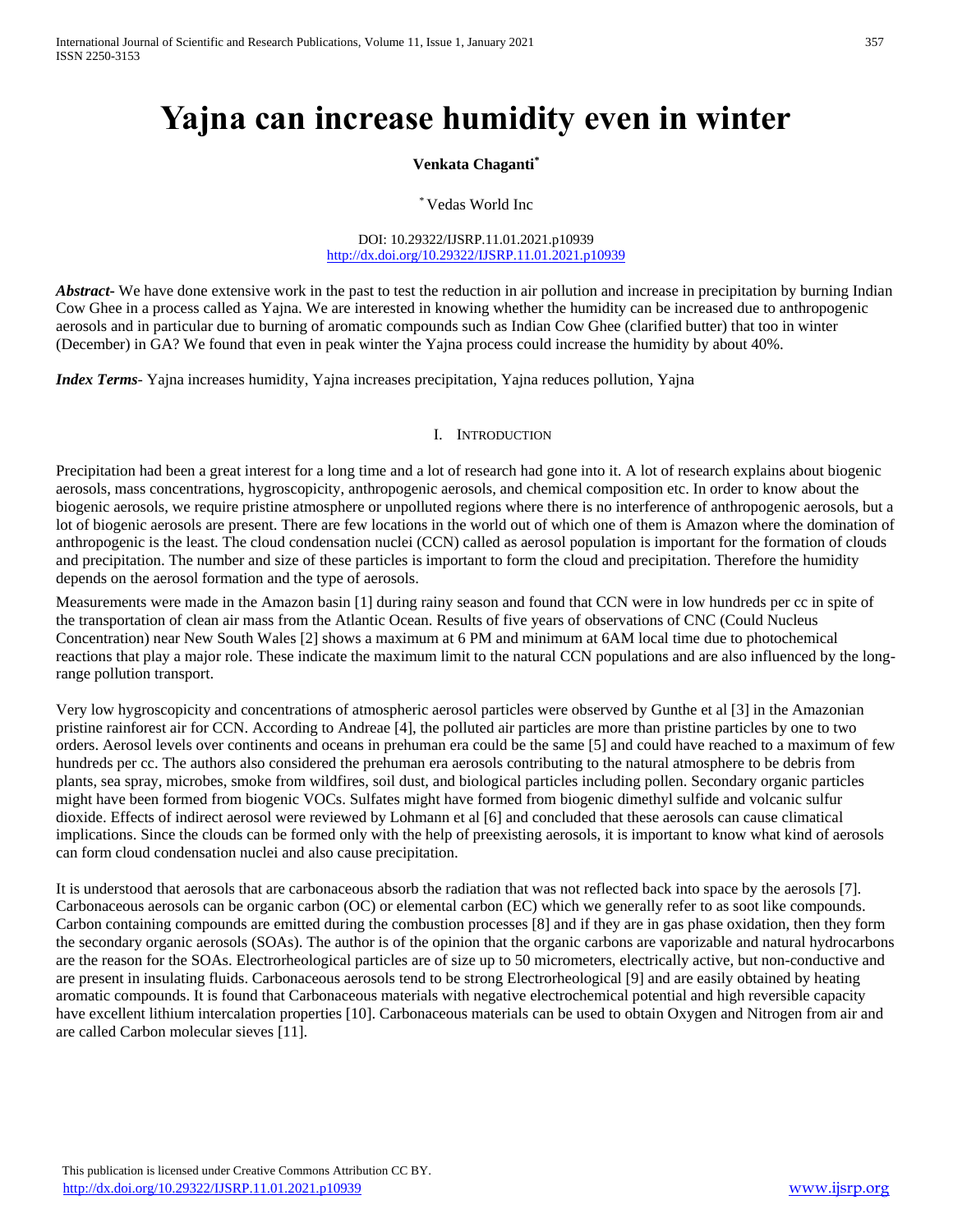

Figure – 1 Yajna

A scientific process called Agnihotra or Yajna is carefully carried by Ritviks (specialists). Yajna Kunda or fire pit is prepared as shown in Fig  $-1$ . Small branches or sticks called Samidhas are obtained from various important trees and placed inside the Yajna Kunda. Fire is lit and then cow ghee is offered at regular intervals along with other food materials. At regular intervals or occasionally precious metals, sandalwood, and herbs are offered. Each offering is called an ahuthi (10 grams) consisting of materials that are mentioned above. In this experiment (Yajna) we have offered around 8,000 ahuthis.

The temperature of the fire in this experiment may be between 200 to 1,000 degrees Celsius and above. The ions/atoms/molecules that are vaporized spread into the atmosphere with good kinetic energy so that these particles travel great distances and lift to great heights because of the lesser density. Interaction with the atmospheric particles and Sun rays cause chemical reactions and subsequently reduce the air pollution. Sappok et al showed that Sulphur dioxide can be removed using Carbon [12].

Puspendra et al showed that [13] that 9% of RSMP, 65% of SMP, 51% of Sulphur Oxide compounds, and 60% of Nitrogen Oxide compounds were reduced after the Yajna (Agnihotra).

More than 50% of the PM (Particulate Matter) was found to be eliminated by Yajna [14]. Rainwater that was collected on the  $3<sup>rd</sup>$  day after the Yajna was found to have TDS of 34 and a pH of 6.5 pointing to the purity and neutrality of rainwater.

Pathade et al [15] found that within a 30 feet radius from Yajna Kunda the microbial load reduced due to fumes of Agnihotra. The authors also mentioned that Agnihotra fumes increases plant growth, ash collected from the Yajna Kunda removed water pathogens, and finally this ash purifies the water. Vasanthi [16] observed Yajna vapors could possibly produce phytosteroid precursors or brass in brassinosteroids or triggered in plants. In SPM, very high concentrations of Zinc were found after Yajna experiments by Narayana Rao et al [17] and the reason could be due to pumpkin offered in the Yajna.

Each year one large scale Yajna with about 10,000 ahuthis were performed in Georgia, USA [18] and the precipitation analysis was performed. The results show that 23% more precipitation was found when compared to the previous 30 years when there was no Yajna performed in that region.

We have done extensive work in the past  $[14, 18]$  to test the reduction in air pollution and increase in precipitation by burning Indian Cow Ghee in a process called as Yajna. Based on the above research works we were interested in knowing whether the humidity can be increased due to anthropogenic aerosols and in particular due to aromatic compounds such as Indian Cow Ghee (clarified butter) in winter (December) in GA?

### II. Methods and Materials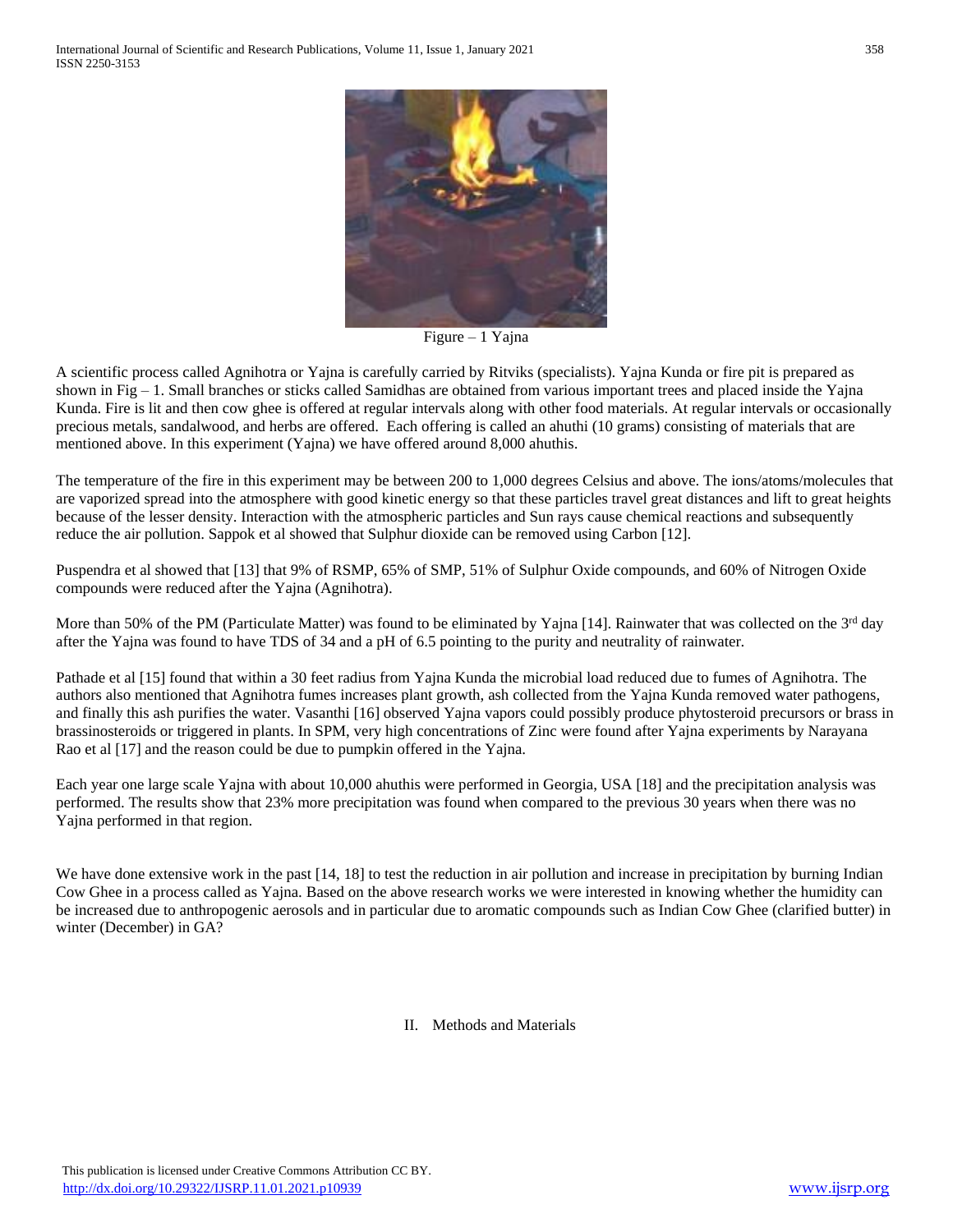

Figure – 2 Yajna Kunda Structures

We decided to the Yajna on 25<sup>th</sup> December 2020 at a time when the humidity falls for at least 3 hours and then start the Yajna. We saw the humidity in the City of McDonough, GA USA was falling from 10 AM onwards and monitored for 3 hours and decided to start the Yajna at about 2 PM.

For getting better results, three different Yajna Kundas were constructed as shown in Figure -2. Square shaped Yajna Kunda (Figure -2-1) was designed with 2 feet - each side and depth 1 foot for this Yajna. Circular Yajna Kunda (Figure -2-2) was designed with 3 feet diameter and 1foot depth and the Semi-Circular Yajna Kunda (Figure -2-3) was designed with 3 feet diameter and depth of 1 foot. Square structure Yajna Kunda was placed on the Eastern side of the Yajna Shaala (Place of Yajna) and Circular Yajna Kunda was placed 2 meters west of the Square Yajna Kunda. Semi-Circular Yajna Kunda was placed on the South Side of the other Yajna Kundas such that the lines joining the three Yajna Kundas form a triangle. The distance between the center of the Circular Yajna Kunda and the center of the Semi-Circular Yajna Kunda is about one meter.

The process started with the initiation of the fire in the Circular Yajna Kunda at about 2:10 PM on 25<sup>th</sup> December and Agnihotra done for 20 minutes in that Yajna Kunda. Then the fire from that Yajna Kunda is taken to the Square Yajna Kunda and the initiation of fire in that Yajna Kunda was done. At this time Yajna (Agnihotra) was performed in both the Yajna Kundas simultaneously for 20 minutes. Now the fire from the Circular Yajna Kunda was taken and the initiation of fire in the Semi-Circular Yajna Kunda was done and the Yajna was performed simultaneously in all the three Yajna Kundas for about 80 minutes. The Yajna was done for a period of 120 minutes (2 hours) from 2:10 PM to 4:10 PM as described above. The following materials were used to perform the Yajna.

| Materials         | <b>Ouantity</b> |
|-------------------|-----------------|
| Fig sticks        | $20$ kg         |
| Indian Cow Ghee   | $7 \text{ kg}$  |
| 9 types of grains | 3 kg            |
| Camphor           | 100 grams       |

Table -1 Materials used in the Yajna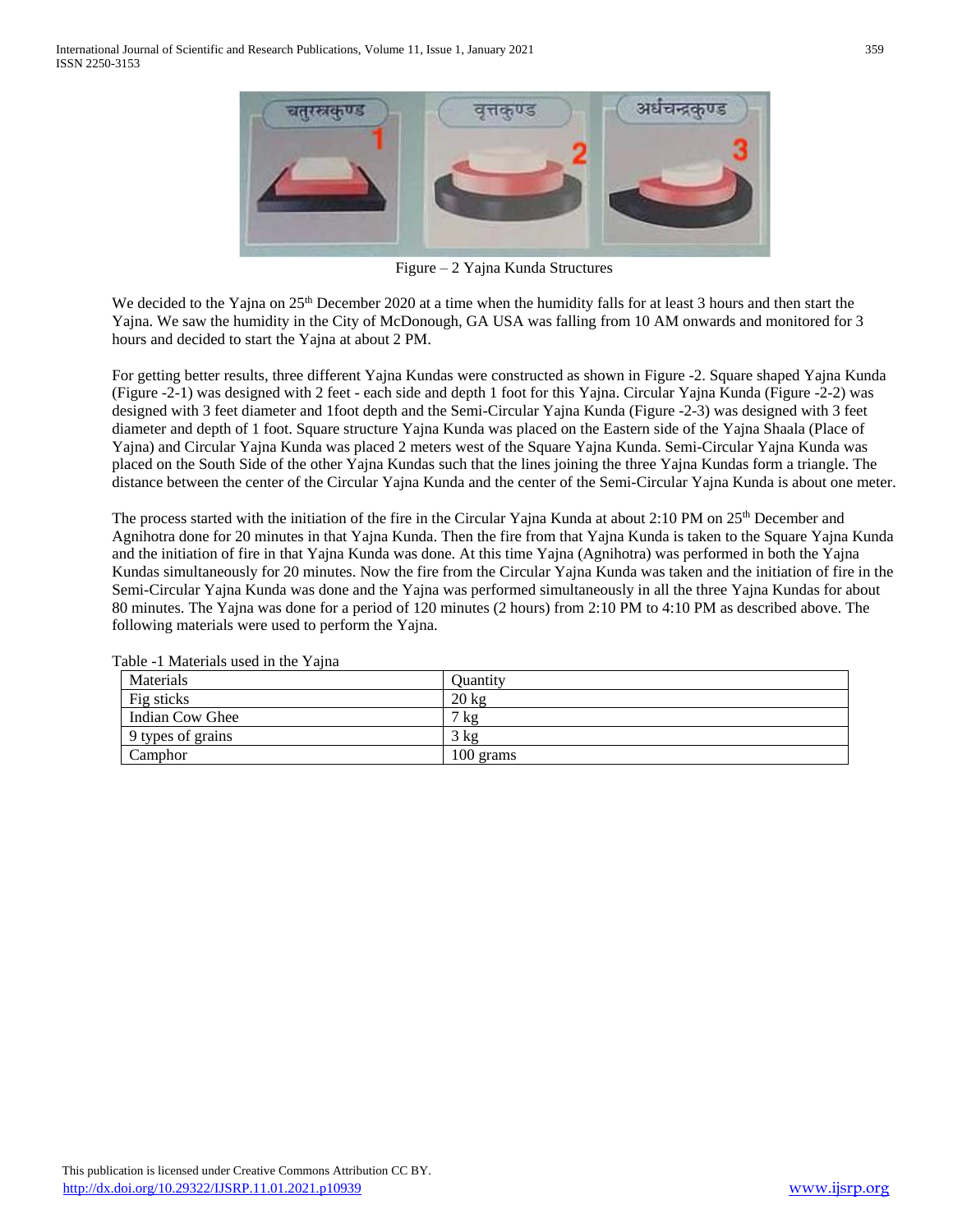## III. Results an Analysis

We obtained the humidity of the location (McDonough, GA, USA) from (https://www.timeanddate.com/weather/@7318092/historic) for 4 hours before the Yajna and 4 hours after the Yajna.

| <b>Time</b> | <b>Humidity</b> |
|-------------|-----------------|
| 10:53 AM    | 38%             |
| 11:53 AM    | 31%             |
| 12:53 PM    | 30%             |
| 1:53 PM     | 28%             |
| 2:53 PM     | 28%             |
| 3:53 PM     | 28%             |
| 4:53 PM     | 29%             |
| 5:53 PM     | 33%             |
| 6:53 PM     | 36%             |
| 7:53 PM     | 39%             |

| Table - 2 Humidity at McDonough, GA USA on 25 <sup>th</sup> December 2020 |  |  |
|---------------------------------------------------------------------------|--|--|
|                                                                           |  |  |

As we can see from Table – 2 the average humidity kept decreasing from 10:53 AM to 3:53 PM. After that the humidity started increasing from 3:53 PM to 7:53 PM. This indicates that even in peak winter the Yajna process could increase the humidity by about 40%.

## IV. CONCLUSION

The humidity of the air even in winter can be increased with Indian Cow Ghee by doing Yajna.

### ACKNOWLEDGMENT

We would like to thank Vedas World Inc members for doing the arrangements for the Yajna. We are thankful for the donors for contributing funds for this project. We would like to thank Ritviks Sama Veda Scholar Mr. Balaji, and Yajur Veda Scholar Mr. Ravi Shankar for providing the Mantra Chanting.